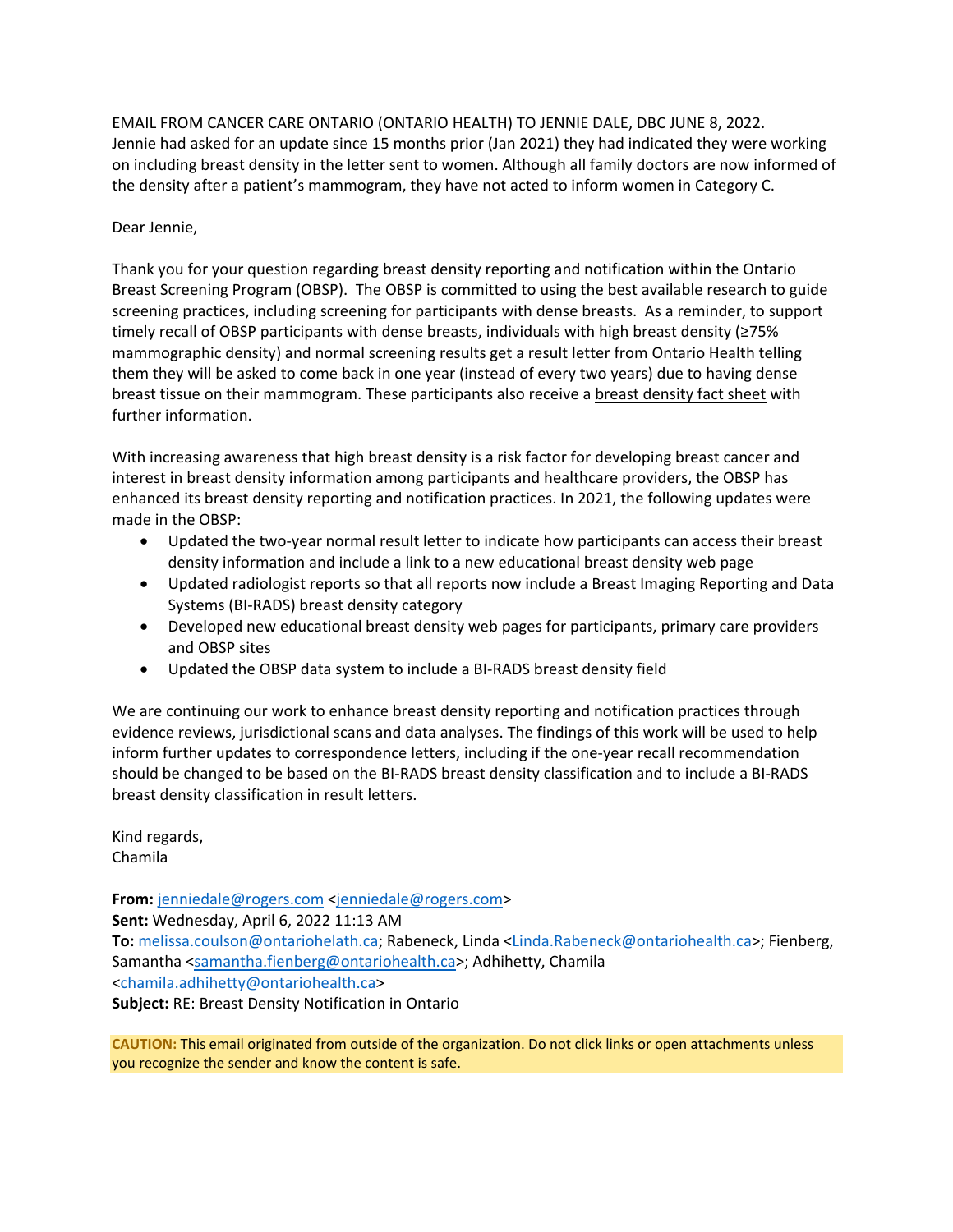Hi Melissa, I hope this email finds you well. I am writing to follow up on this letter from 15 months ago where you stated that Ontario Health was working on including breast density in the results letter. If you don't mind, I would appreciate an update. Thank you.

Jennie Dale Co-founder/Executive Director [DenseBreastsCanada.ca](https://can01.safelinks.protection.outlook.com/?url=http%3A%2F%2Fwww.densebreastscanada.ca%2F&data=04%7C01%7Cvictoria.wells%40ontariohealth.ca%7C799ed0f879cb45dad3e608da180db1db%7C4ef96c5cd83f466ba478816a5bb4af62%7C0%7C0%7C637848744336007598%7CUnknown%7CTWFpbGZsb3d8eyJWIjoiMC4wLjAwMDAiLCJQIjoiV2luMzIiLCJBTiI6Ik1haWwiLCJXVCI6Mn0%3D%7C3000&sdata=n97jgo1wFkdyp7bcKbBlrsbdg%2BgGQfgOeZFqEJK3IOI%3D&reserved=0) [MyBreastScreening.ca](https://can01.safelinks.protection.outlook.com/?url=http%3A%2F%2Fwww.mybreastscreening.ca%2F&data=04%7C01%7Cvictoria.wells%40ontariohealth.ca%7C799ed0f879cb45dad3e608da180db1db%7C4ef96c5cd83f466ba478816a5bb4af62%7C0%7C0%7C637848744336007598%7CUnknown%7CTWFpbGZsb3d8eyJWIjoiMC4wLjAwMDAiLCJQIjoiV2luMzIiLCJBTiI6Ik1haWwiLCJXVCI6Mn0%3D%7C3000&sdata=OuEwtc3FigMhnZ4xcyQKp4hUIvLVLLqkFqC6FnMVS%2B8%3D&reserved=0)

*Until there's a cure, let's find breast cancer early!*

**From:** Coulson, Melissa [<melissa.coulson@ontariohealth.ca>](mailto:melissa.coulson@ontariohealth.ca)

**Sent:** Wednesday, January 6, 2021 8:46 AM **To:** [jenniedale@rogers.com;](mailto:jenniedale@rogers.com) Rabeneck, Linda [<Linda.Rabeneck@ontariohealth.ca>](mailto:Linda.Rabeneck@ontariohealth.ca); Fienberg, Samantha [<samantha.fienberg@ontariohealth.ca>](mailto:samantha.fienberg@ontariohealth.ca); Adhihetty, Chamila [<chamila.adhihetty@ontariohealth.ca>](mailto:chamila.adhihetty@ontariohealth.ca) **Subject:** RE: Breast Density Notification in Ontario

Dear Ms. Dale,

Thank you for your email.

The Ontario Breast Screening Program (OBSP) recognizes that women with dense breasts have an increased risk of developing breast cancer and that dense tissue may hide cancers on mammograms. Currently, radiologists provide a report to primary care providers (family physicians and nurse practitioners) that includes breast density information for all women screened through the OBSP. This may be reported as ≥75 or <75 percent mammographic density or the Breast Imaging Reporting and Data System (BI-RADS) breast density classification. We have work underway to ensure that BI-RADS breast density classification is included on all reports.

In addition to reports to primary care providers, to make sure women with high breast density (≥75 percent mammographic density) come back regularly to get screened, OBSP participants with high breast density and normal screening results get a result letter and breast density fact sheet (explaining that they will be asked to come back in one year due to having dense breast tissue on their mammogram). **We are working to include breast density information in all result letters sent by Ontario Health (Cancer Care Ontario).** In the short-term, we will be adding information to result letters that lets women know that they can speak with their physician about breast density.

To summarize, our initial work related to breast density includes ensuring that BI-RADS breast density classification is included in all reports to primary care and adding information to result letters that lets women know that they can speak with their physician about breast density. Our target for this work is spring/summer 2021; however, as healthcare services in Ontario continue to be impacted by the